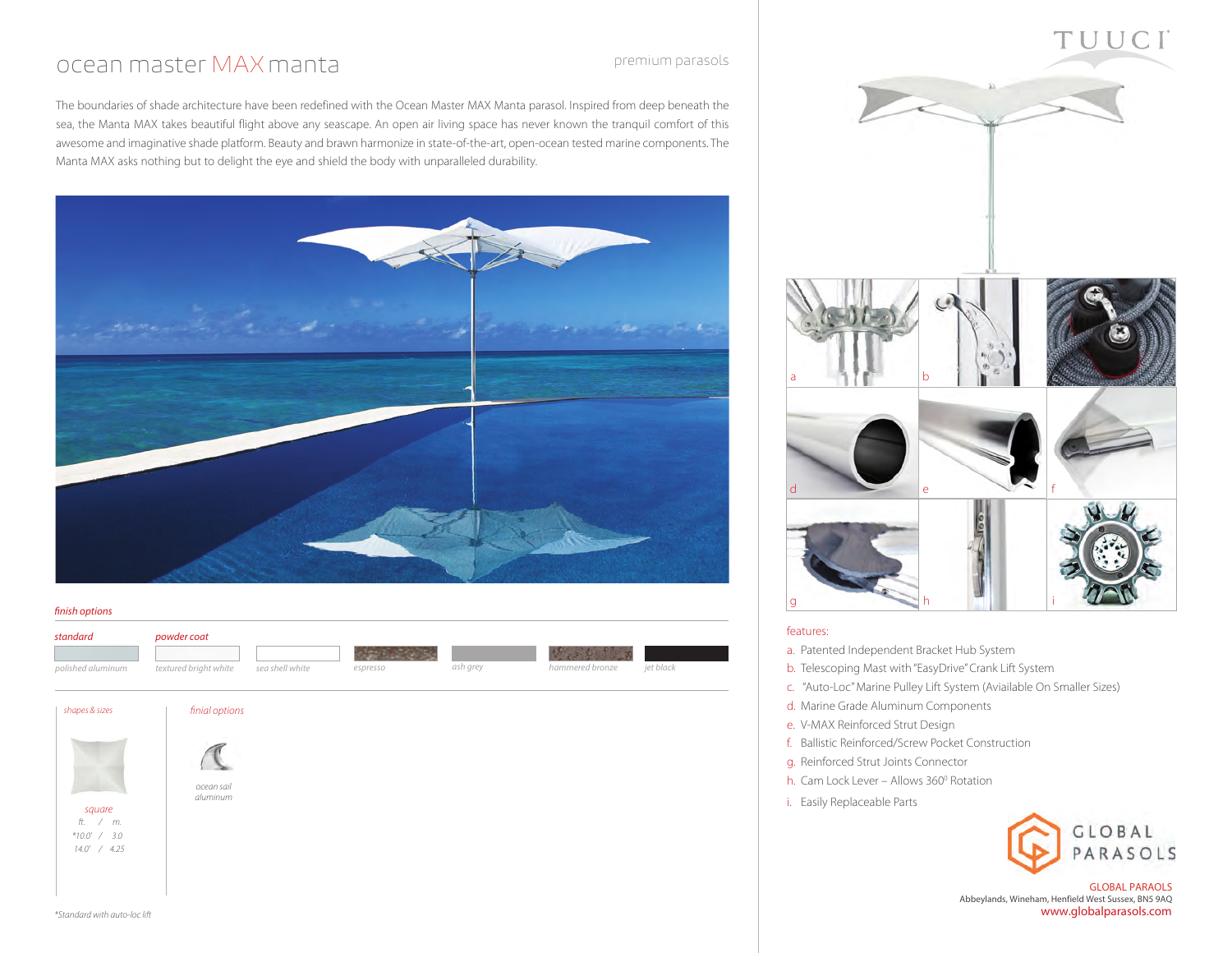## ocean master MAX / manta









*single solid color alternating panels*

 *auto-loc marine lift º crank system*

6Ç

 $\odot$   $\odot$ 

 *finial option*



*finish options powder coat standard polished aluminum*

| textured briaht white | sea shell white | espresso | ash grey | hammered bronze | iet black |
|-----------------------|-----------------|----------|----------|-----------------|-----------|

*Dimension Tolerances +-2" Dimensions shown correspond to indicated lift system Options are subject to change without notice Some options are only available in certain sizes and shapes*

 *º auto-loc marine lift only available on select sizes note: parasol may not close above table with auto-loc lift.*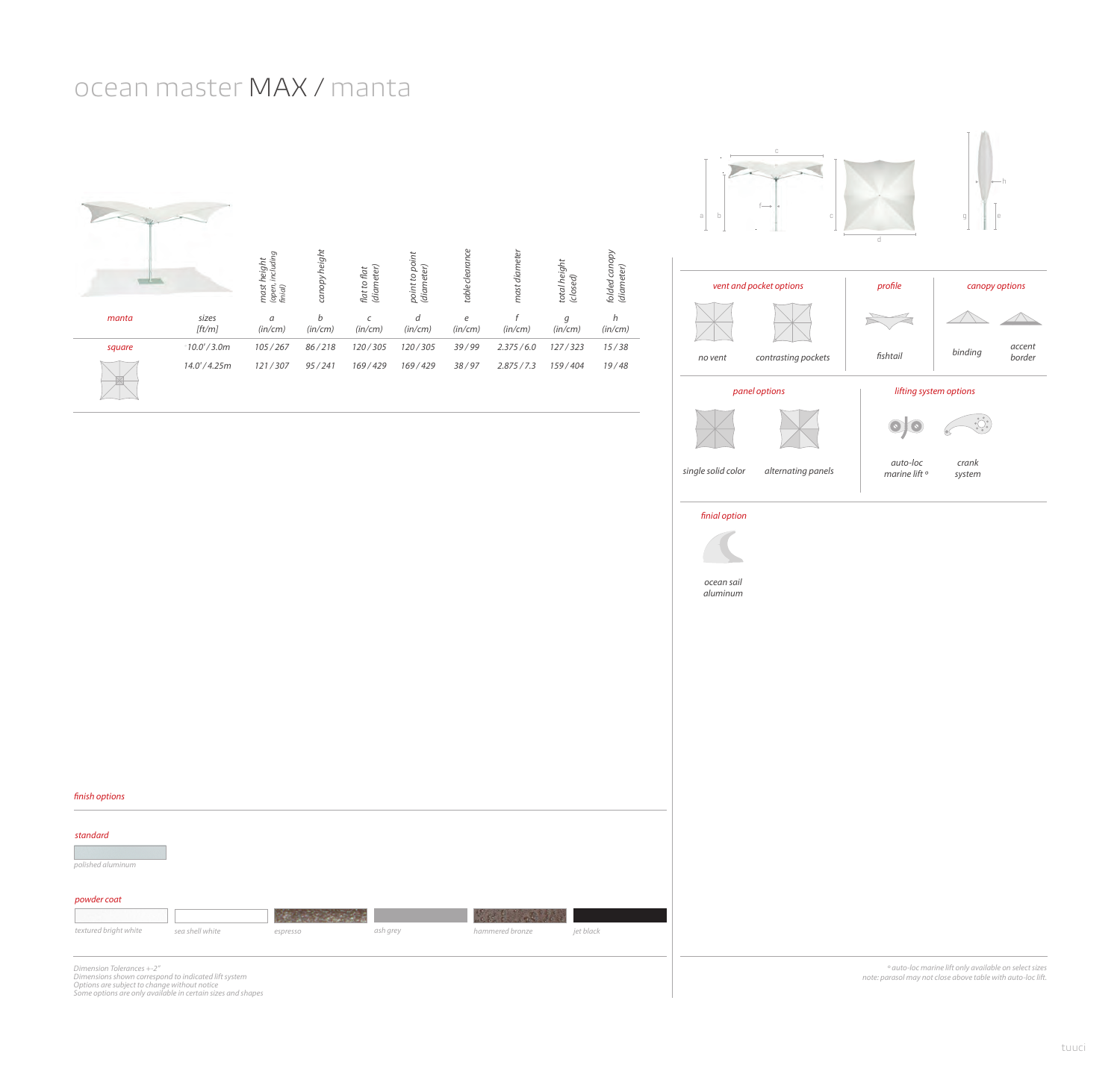## plantation MAXmanta

premium parasols

The boundaries of shade architecture have been redefined with the Plantation MAX Manta parasol. Inspired from deep beneath the sea, the Planatation MAX Manta takes beautiful flight above any seascape. An open air living space has never known the tranquil comfort of this awesome and imaginative shade platform. Beauty and brawn harmonize in state-of-the-art, open-ocean tested marine components. The Plantation MAX Manta asks nothing but to delight the eye and shield the body with unparalleled durability.



#### *shapes & sizes*



*square ft. / m. \*10.0' / 3.0 14.0' / 4.25*

### *finish options*



*java*

*natural*

*weathered*









TUUCI



#### features:

- a. Patented Independent Bracket Hub System
- b. Telescoping Mast With "EasyDrive" Crank Lift System
- c. "Auto-Loc" Marine Pulley Lift System (Available On Smaller Sizes)
- d. Aluma-TEAK, State-of-the-Art Hardwood Finish
- e. V-MAX Reinforced Strut Design
- f. Ballistic Reinforced/Screw Pocket Construction
- g. Reinforced Strut Joints Connector
- h. Cam Lock Lever Allows 360<sup>°</sup> Rotation
- i. Easily Replaceable Parts



GLOBAL PARAOLS Abbeylands, Wineham, Henfield West Sussex, BN5 9AQ www.globalparasols.com

*\*Standard with auto-loc lift*